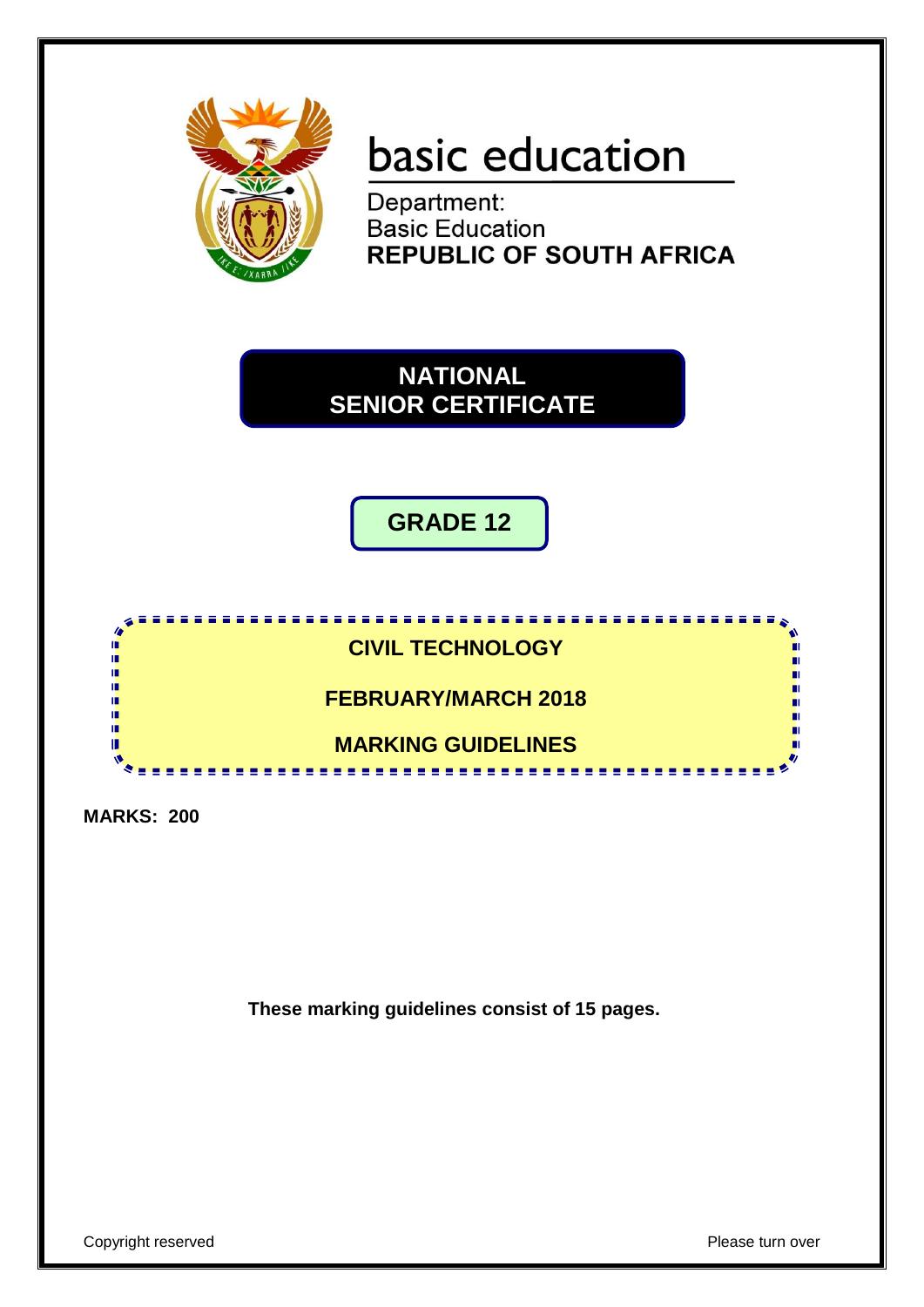# **QUESTION 1: CONSTRUCTION, SAFETY AND MATERIAL**

| 1.1 | 1.1.1                                                                                                                                                                                                                                                                                                                                                                                                                                                                                                                                                                                                                                                                                                                                                                                                                                          | $B \checkmark$                                                                                  | (1) |
|-----|------------------------------------------------------------------------------------------------------------------------------------------------------------------------------------------------------------------------------------------------------------------------------------------------------------------------------------------------------------------------------------------------------------------------------------------------------------------------------------------------------------------------------------------------------------------------------------------------------------------------------------------------------------------------------------------------------------------------------------------------------------------------------------------------------------------------------------------------|-------------------------------------------------------------------------------------------------|-----|
|     | 1.1.2                                                                                                                                                                                                                                                                                                                                                                                                                                                                                                                                                                                                                                                                                                                                                                                                                                          | $E \checkmark$                                                                                  | (1) |
|     | 1.1.3                                                                                                                                                                                                                                                                                                                                                                                                                                                                                                                                                                                                                                                                                                                                                                                                                                          | $A \vee$                                                                                        | (1) |
|     | 1.1.4                                                                                                                                                                                                                                                                                                                                                                                                                                                                                                                                                                                                                                                                                                                                                                                                                                          | D ✓                                                                                             | (1) |
|     | 1.1.5                                                                                                                                                                                                                                                                                                                                                                                                                                                                                                                                                                                                                                                                                                                                                                                                                                          | $F \checkmark$                                                                                  | (1) |
|     | 1.1.6                                                                                                                                                                                                                                                                                                                                                                                                                                                                                                                                                                                                                                                                                                                                                                                                                                          | $C \vee$                                                                                        | (1) |
|     | 1.1.7                                                                                                                                                                                                                                                                                                                                                                                                                                                                                                                                                                                                                                                                                                                                                                                                                                          | $H \sim$                                                                                        | (1) |
|     | 1.1.8                                                                                                                                                                                                                                                                                                                                                                                                                                                                                                                                                                                                                                                                                                                                                                                                                                          | $\sqrt{ }$                                                                                      | (1) |
|     | 1.1.9                                                                                                                                                                                                                                                                                                                                                                                                                                                                                                                                                                                                                                                                                                                                                                                                                                          | $G \checkmark$                                                                                  | (1) |
|     | 1.1.10                                                                                                                                                                                                                                                                                                                                                                                                                                                                                                                                                                                                                                                                                                                                                                                                                                         | J√                                                                                              | (1) |
| 1.2 | 1.2.1                                                                                                                                                                                                                                                                                                                                                                                                                                                                                                                                                                                                                                                                                                                                                                                                                                          | A – To protect your feet against falling objects. $\checkmark$                                  | (1) |
|     | 1.2.2                                                                                                                                                                                                                                                                                                                                                                                                                                                                                                                                                                                                                                                                                                                                                                                                                                          | B – To protect your feet when working with wet material. $\checkmark$                           | (1) |
| 1.3 |                                                                                                                                                                                                                                                                                                                                                                                                                                                                                                                                                                                                                                                                                                                                                                                                                                                | The paint conceals defects $\checkmark$                                                         | (1) |
| 1.4 | Excavations must be fenced off. √<br>Red warning lights should be placed at intervals to warn the public. $\checkmark$<br>$\bullet$<br>All excavations must take place under supervision.<br>contractor<br>must test the<br>stability of<br>terrain<br>before<br>The<br>the<br>commencement of excavations.<br>Shoring should be cross braced<br>Bracing should be strong enough to support the shoring.<br>No tools or materials other than those in use are allowed inside the<br>trench when excavations are in progress.<br>Access to the excavation should be safe e.g. ladders can be used.<br>$\bullet$<br>A responsible person must inspect and investigate underground<br>electricity and water supply.<br>The sides should be braced and protected if deeper than 1,5 meters.<br>ANY TWO OF THE ABOVE OR ANY OTHER ACCEPTABLE ANSWER |                                                                                                 |     |
| 1.5 | $\bullet$                                                                                                                                                                                                                                                                                                                                                                                                                                                                                                                                                                                                                                                                                                                                                                                                                                      | Baseplate $\checkmark$<br>Mould/Cube V<br>Tamping rod √<br>Dlostor trouvol/stroight adgo/shovel |     |

• Plaster trowel/straight edge/shovel **ANY THREE OF THE ABOVE** (3)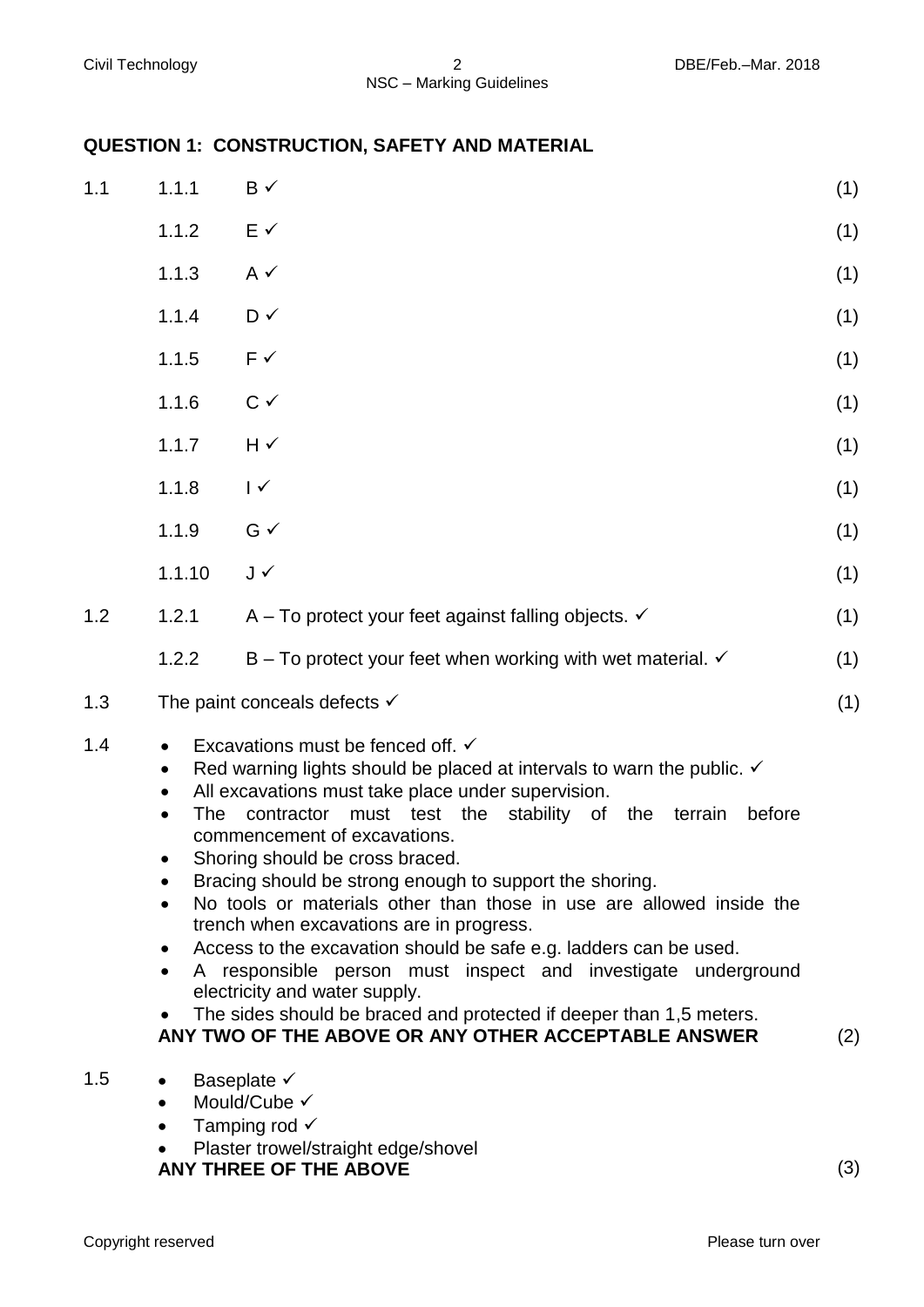- 1.6  $\bullet$  Water makes the fresh concrete workable.  $\checkmark$  Water acts as a lubricant. Water is also needed for the hydration process. **ANY ONE OF THE ABOVE** (1) 1.7 1.7.1 1.7.2 To prevent moisture from getting into the building.  $\checkmark$ To prevent moisture from moving up in the walls.  $\checkmark$ (1) (1) 1.8 • Preservatives with a base of water-soluble salts.  $\checkmark$  Varnish **ANY ONE OF THE ABOVE** (1) 1.9 Roof tiles/Clay tiles/Concrete tiles  $\checkmark$  (1) 1.10 Ridge capping  $\checkmark$  (1) 1.11 Gang nails/plate connectors  $\checkmark$  (1)
- 1.12

| <b>ASSESSMENT CRITERIA</b>      | <b>MARK</b> | <b>CANDIDATES</b><br><b>MARK</b> |
|---------------------------------|-------------|----------------------------------|
| One brick wall                  | 2           |                                  |
| Half brick wall<br>(T-junction) |             |                                  |
| Three-quarter bricks            | 2           |                                  |
| <b>TOTAL</b>                    | 5           |                                  |

(5) **[30]**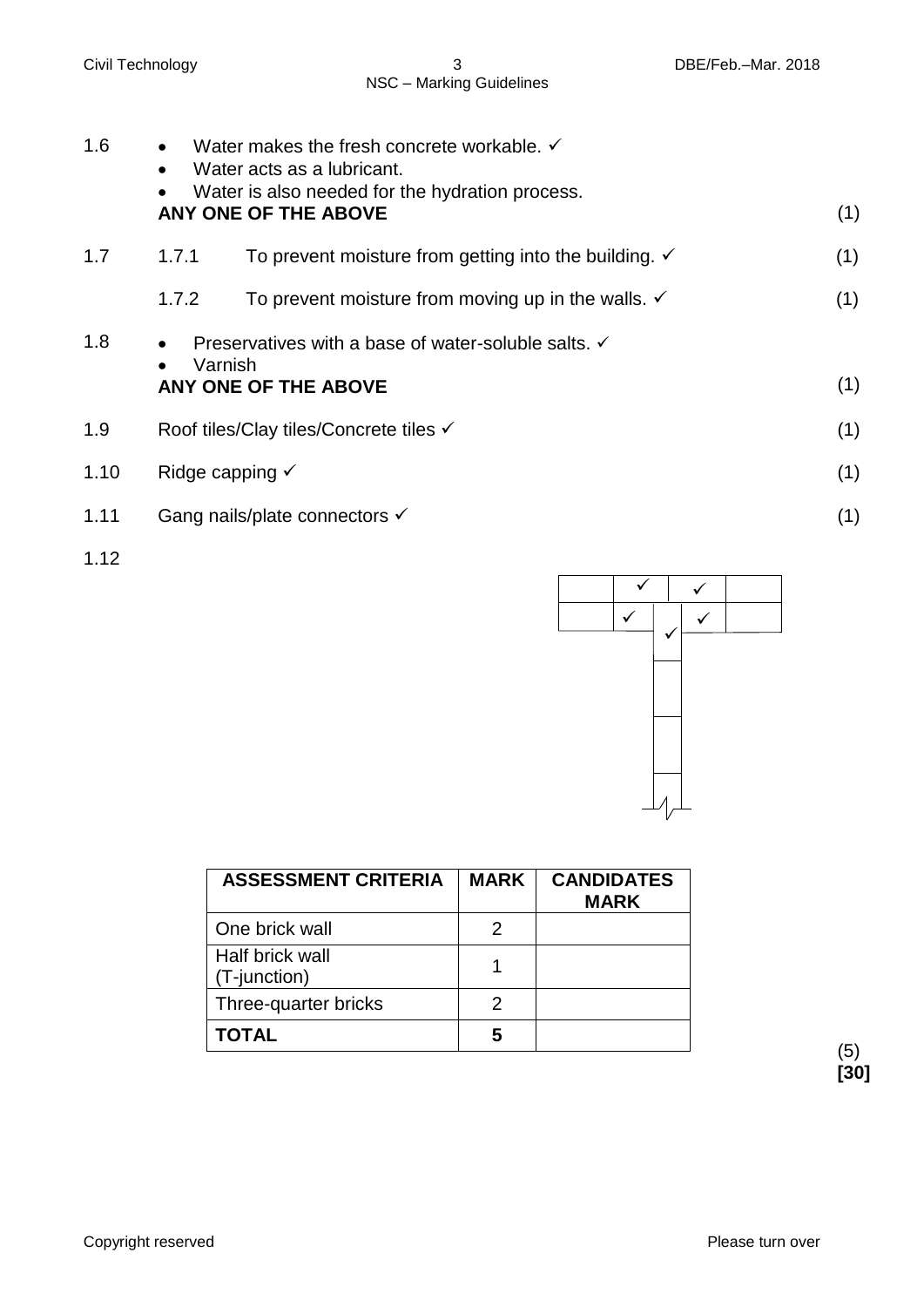# **QUESTION 2: ADVANCED CONSTRUCTION AND EQUIPMENT**

ANSWER THIS QUESTION ON A NEW PAGE.

| 2.1 | 2.1.1                                                                           | $C \checkmark$                                                                                                                                                                                                                                                                                                              | (1) |
|-----|---------------------------------------------------------------------------------|-----------------------------------------------------------------------------------------------------------------------------------------------------------------------------------------------------------------------------------------------------------------------------------------------------------------------------|-----|
|     | 2.1.2                                                                           | D✓                                                                                                                                                                                                                                                                                                                          | (1) |
|     | 2.1.3                                                                           | $A \checkmark$                                                                                                                                                                                                                                                                                                              | (1) |
|     | 2.1.4                                                                           | $B \checkmark$                                                                                                                                                                                                                                                                                                              | (1) |
|     | 2.1.5                                                                           | $A \checkmark$                                                                                                                                                                                                                                                                                                              | (1) |
| 2.2 | 2.2.1                                                                           | Portable electric generator $\checkmark$ – It is used to generate electricity $\checkmark$                                                                                                                                                                                                                                  | (2) |
|     | 2.2.2                                                                           | Portable electric circular saw $\checkmark$ – It is used for cross cutting and<br>ripping of timber. $\checkmark$                                                                                                                                                                                                           | (2) |
| 2.3 | Chalk line $\checkmark$                                                         |                                                                                                                                                                                                                                                                                                                             | (1) |
| 2.4 | $\bullet$                                                                       | Flat steel square $\checkmark$<br>Tape measure<br>ANY ONE OF THE ABOVE                                                                                                                                                                                                                                                      | (1) |
| 2.5 | $\bullet$<br>$\bullet$                                                          | Rough arch will be built with common bricks $\checkmark$<br>Gauge arch will be built with face bricks $\checkmark$                                                                                                                                                                                                          | (2) |
| 2.6 | 2.6.1                                                                           | Driven in-situ pile $\checkmark$                                                                                                                                                                                                                                                                                            | (1) |
|     | 2.6.2                                                                           | Low bearing capacity of soil $\checkmark$<br>$\bullet$<br>Subsoil – subjected to movement $\checkmark$<br>٠<br>Subsoil – subjected to high moisture content.<br>Recently placed filling materials that is not sufficiently<br>$\bullet$<br>compacted<br>Unstable soil structure<br>High water table<br>ANY TWO OF THE ABOVE | (2) |
|     | 2.6.3                                                                           | Steel reinforcement √                                                                                                                                                                                                                                                                                                       | (1) |
| 2.7 | 2.7.1                                                                           | Twisted square bar $\checkmark$                                                                                                                                                                                                                                                                                             | (1) |
|     | 2.7.2                                                                           | Round bar (mild steel) $\checkmark$                                                                                                                                                                                                                                                                                         | (1) |
| 2.8 | A – Landing $\checkmark$<br>$B -$ Rise $\checkmark$<br>$C$ – Tread $\checkmark$ |                                                                                                                                                                                                                                                                                                                             | (3) |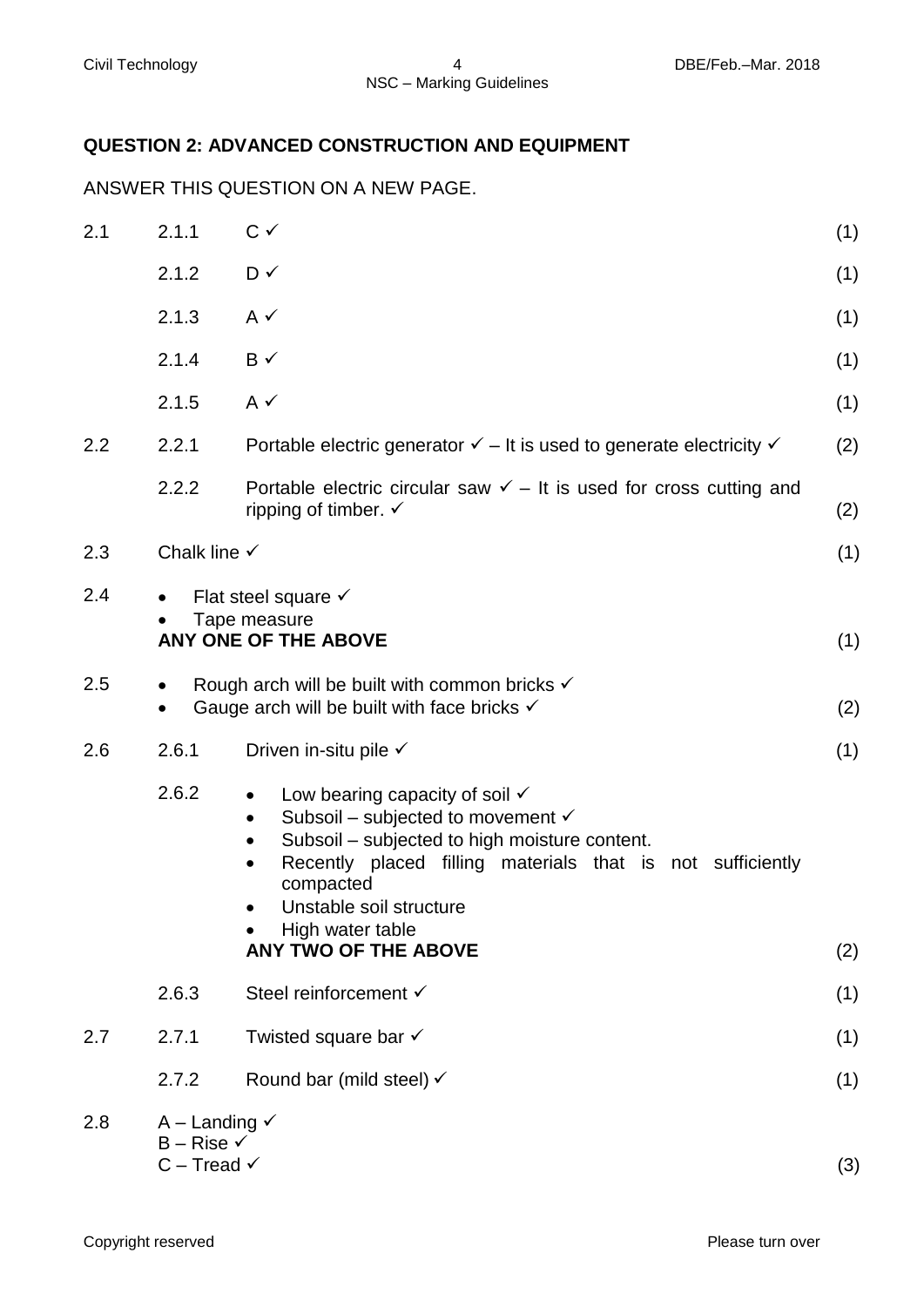| 2.9  |        | Blow holes $\checkmark$<br>Uneven colour/discoloration $\checkmark$<br>Honey comb effect/Leaking of grout<br>ANY TWO OF THE ABOVE                                                                                                                                   | (2)         |
|------|--------|---------------------------------------------------------------------------------------------------------------------------------------------------------------------------------------------------------------------------------------------------------------------|-------------|
| 2.10 | 2.10.1 | Cavity wall $\checkmark$                                                                                                                                                                                                                                            | (1)         |
|      | 2.10.2 | $A -$ Wall tie $\checkmark$<br>Keeps the two skins of the wall securely together. $\checkmark$<br>$\bullet$<br>It strengthens the wall<br><b>ANY TWO OF THE ABOVE</b>                                                                                               | (2)         |
|      | 2.10.3 | $B -$ Weak concrete mixture $\checkmark$<br>$\bullet$<br>Concrete mixture<br>ANY ONE OF THE ABOVE                                                                                                                                                                   | (1)         |
|      | 2.10.4 | To strengthen the wall below the DPC (damp proof course) $\checkmark$<br>$\bullet$<br>To close the cavity below the damp proof course<br>ANY ONE OF THE ABOVE                                                                                                       | (1)         |
|      | 2.10.5 | C – Damp-proof membrane $\checkmark$                                                                                                                                                                                                                                | (1)         |
|      | 2.10.6 | 50 mm $\checkmark$ (Unit must be part of the answer)                                                                                                                                                                                                                | (1)         |
| 2.11 | 2.11.1 | A – Cladding (or any cladding material) $\checkmark$<br>$B -$<br>Timber floor board $\checkmark$<br>Base plate<br>$\bullet$<br><b>Base board</b><br>ANY ONE OF THE ABOVE FOR B                                                                                      | (2)         |
|      | 2.11.2 | Steel $\checkmark$<br>Metal<br>Aluminium<br>ANY ONE OF THE ABOVE                                                                                                                                                                                                    | (1)         |
|      | 2.11.3 | There is no wet material $\checkmark$<br>There is no heavy material to carry $\checkmark$<br>$\bullet$<br>Dry walls are light in weight.<br>Dry walls are easier to install<br>$\bullet$<br>Dry walls are easy to remove if required<br><b>ANY TWO OF THE ABOVE</b> | (2)         |
| 2.12 | 2.12.1 | Rib and Block floor $\checkmark$                                                                                                                                                                                                                                    | (1)         |
|      | 2.12.2 | $A - Rib \checkmark$<br>$B -$ Hollow block/Block $\checkmark$<br>C – Reinforcing steel/Steel rod/Reinforcement √                                                                                                                                                    | (3)<br>[40] |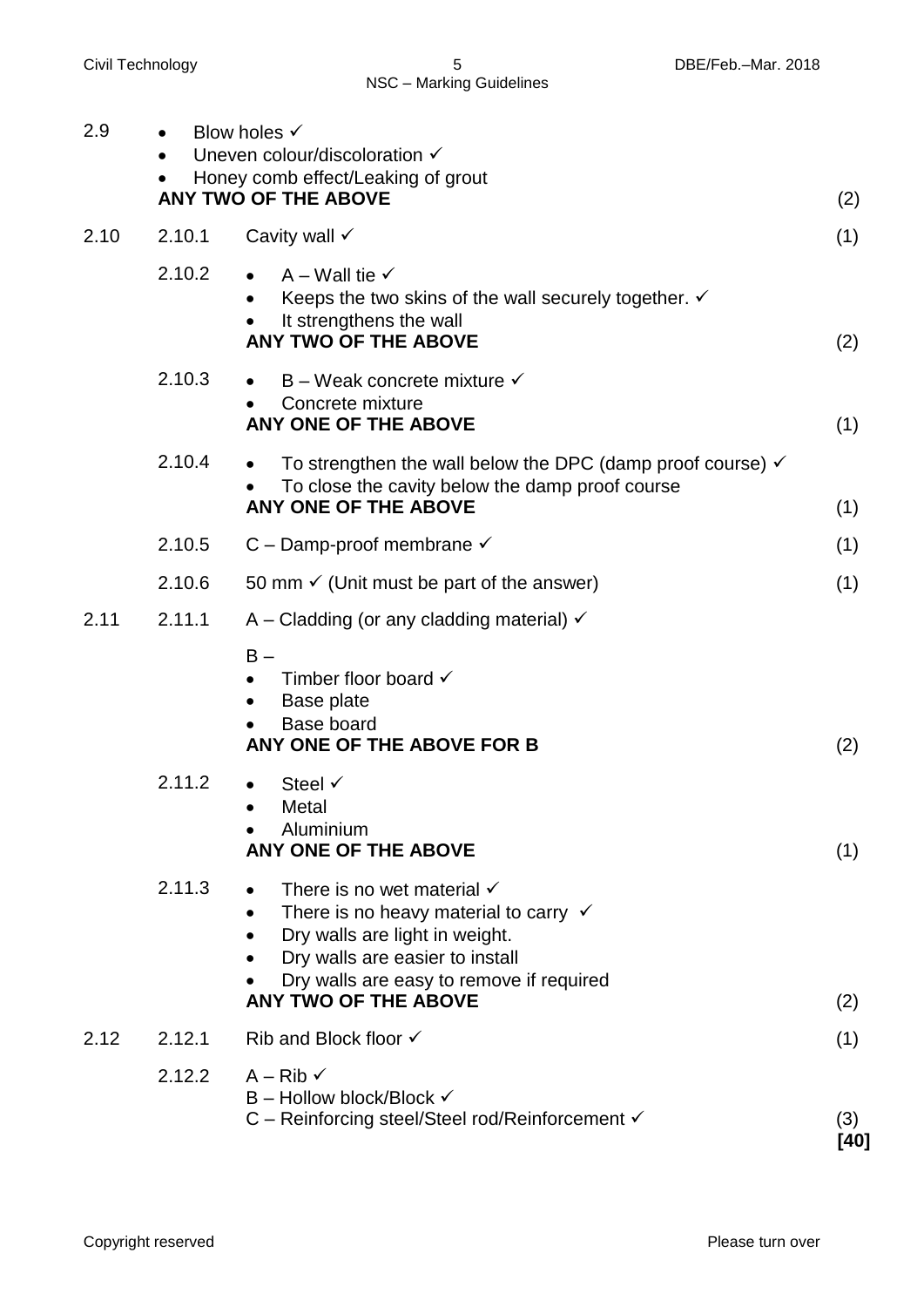## **QUESTION 3: CIVIL SERVICES**

| 3.1.1                                                                                                                      | P-trap $\checkmark$                                                                                                                                   | (1)                    |
|----------------------------------------------------------------------------------------------------------------------------|-------------------------------------------------------------------------------------------------------------------------------------------------------|------------------------|
| 3.1.2                                                                                                                      | Washbasin/Urinal/Shower/Sink √<br><b>ANY ONE</b>                                                                                                      | (1)                    |
| 3.2.1                                                                                                                      | A-Is the inlet pipe for cold water $\checkmark$<br>B-Is the outlet pipe for warm water $\checkmark$                                                   | (2)                    |
| 3.2.2                                                                                                                      | To shut down water supply during maintenance. ✓<br>ANY OTHER ACCEPTABLE ANSWER                                                                        | (1)                    |
| 3.2.3                                                                                                                      | To prevent water from leaking through the ceiling $\checkmark$<br>It is compulsory to install a drip tray<br><b>ANY ONE OF THE ABOVE</b>              | (1)                    |
| 3.3.1                                                                                                                      | Storm water is hail, snow, rain that falls to the earth in large<br>quantities. $\checkmark$<br>ANY OTHER ACCEPTABLE ANSWER                           | (1)                    |
| 3.3.2                                                                                                                      | Storm water is guided into the channels where after the water is<br>guided to storm water pipes and catchment areas. V<br>ANY OTHER ACCEPTABLE ANSWER | (1)                    |
| Water in shallow wells is:<br>Easily dug out √<br>Cheap<br>$\bullet$<br>Relatively reliable<br><b>ANY ONE OF THE ABOVE</b> |                                                                                                                                                       |                        |
|                                                                                                                            |                                                                                                                                                       | (1)                    |
|                                                                                                                            |                                                                                                                                                       | Wind pump $\checkmark$ |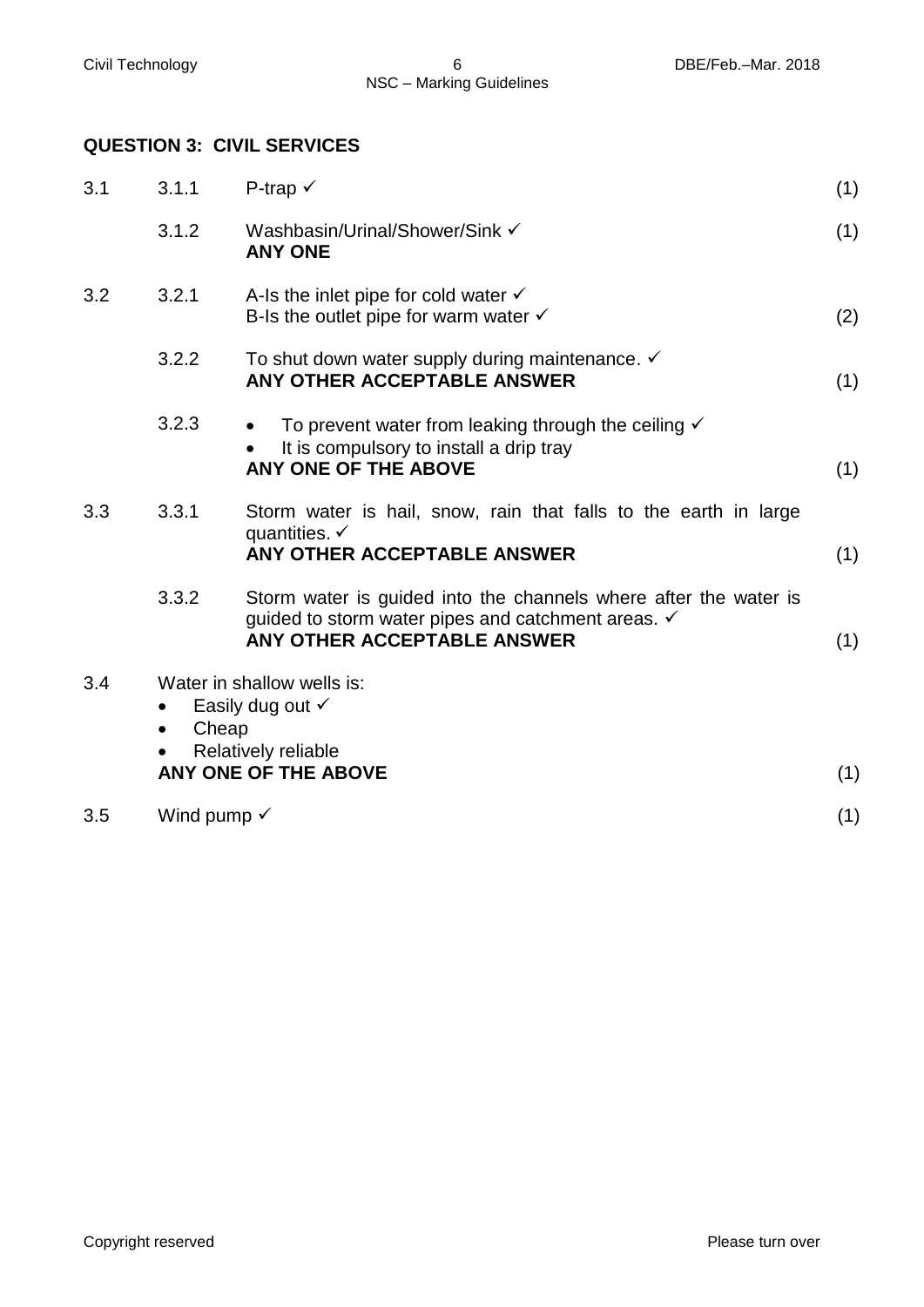3.6



| <b>ASSESSMENT</b><br><b>CRITERIA</b> | <b>MARK</b>    | <b>CANDIDATE'S</b><br><b>MARK</b> |
|--------------------------------------|----------------|-----------------------------------|
| 2 way light switch                   | 2              |                                   |
| Socket outlet                        | $\overline{2}$ |                                   |
| Light                                | 2              |                                   |
| <b>Electrical wire</b>               | $\overline{2}$ |                                   |
| <b>TOTAL</b>                         | 8              |                                   |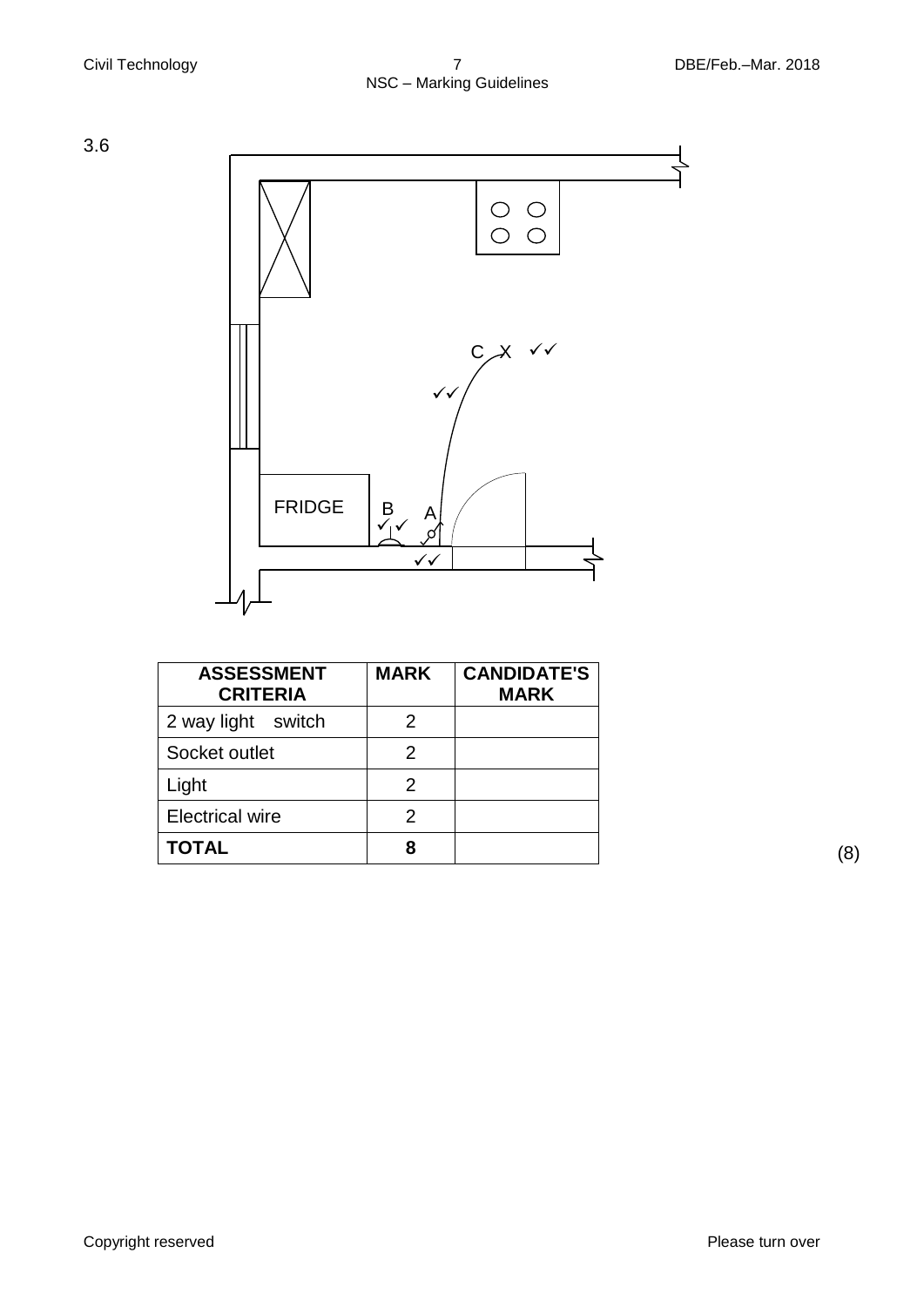# 3.7 **ANSWER SHEET 3.7**



| <b>ASSESSMENT</b><br><b>CRITERIA</b>                  | <b>MARK</b> | <b>CANDIDATE'S</b><br><b>MARK</b> |
|-------------------------------------------------------|-------------|-----------------------------------|
| Rodding eye                                           | 1           |                                   |
| Gully                                                 |             |                                   |
| Vent pipe                                             |             |                                   |
| Main sewerage pipes                                   | 2           |                                   |
| Inspection eyes                                       | 4           |                                   |
| Manhole                                               |             |                                   |
| Any TWO<br>abbreviations for the<br>sanitary fixtures | 2           |                                   |
| <b>TOTAL</b>                                          | 12          |                                   |

(12)

**[30]**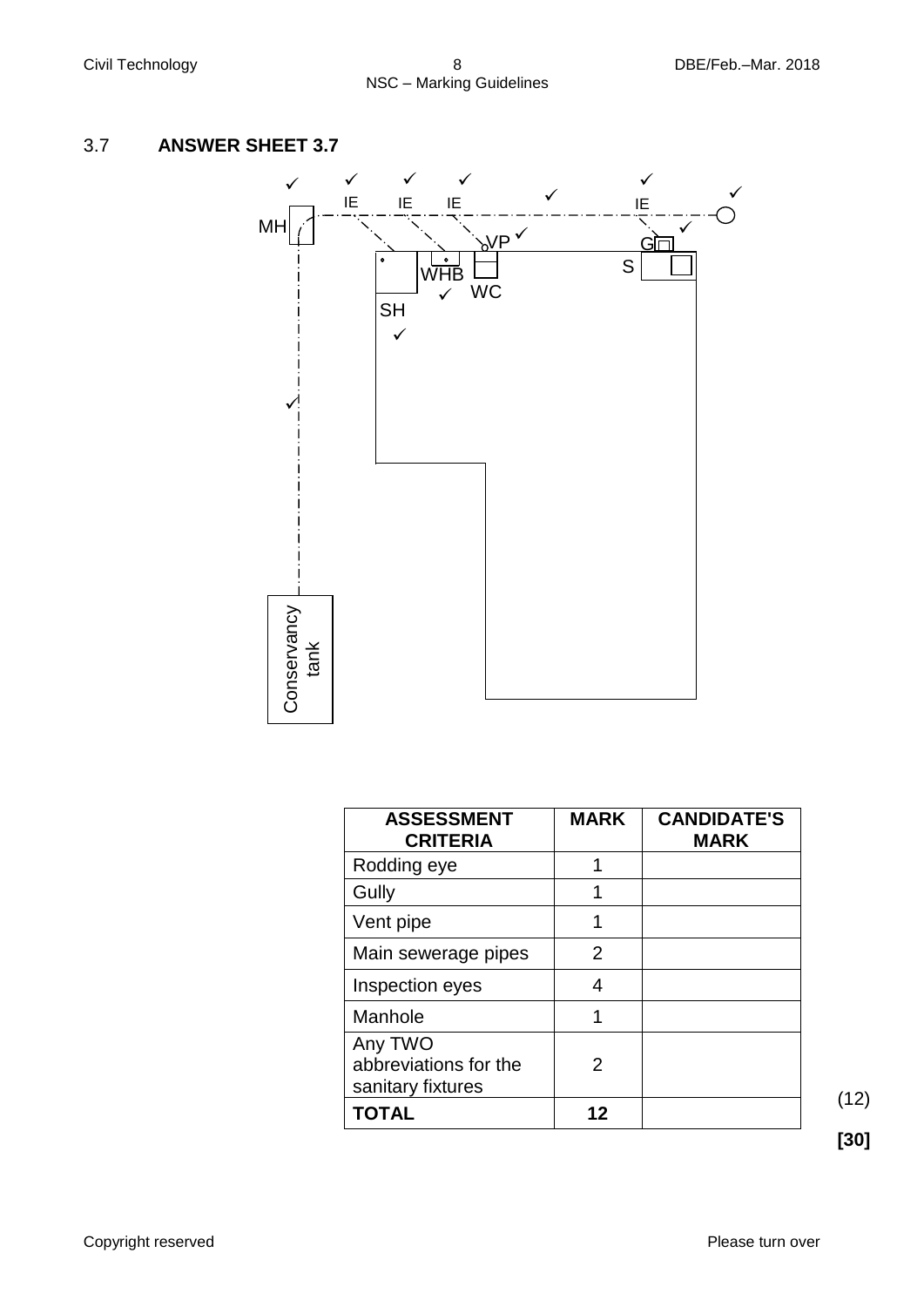# **QUESTION 4: QUANTITIES, MATERIALS AND JOINING**

| 4.1 | 4.1.1                      | Gang nail $\checkmark$<br>$\bullet$<br>USE:                                                                                   | (1) |
|-----|----------------------------|-------------------------------------------------------------------------------------------------------------------------------|-----|
|     |                            | Gang nails are used to join the members of roof trusses. $\checkmark$                                                         |     |
|     |                            | Extend the length of a timber board/beam.<br>ANY ONE OF THE ABOVE USES                                                        |     |
|     |                            |                                                                                                                               | (1) |
|     | 4.1.2                      | Bolt and nut $\checkmark$<br>$\bullet$<br>USE:                                                                                | (1) |
|     |                            | Bolts and nuts are used to join the members of roof trusses. $\checkmark$                                                     |     |
|     |                            | Join material to brackets                                                                                                     |     |
|     |                            | To fix truss hangers to rafters<br>ANY ONE OF THE ABOVE USES                                                                  | (1) |
|     | 4.1.3                      | Dry wall screw $\checkmark$<br>$\bullet$                                                                                      | (1) |
|     |                            | USE:                                                                                                                          |     |
|     |                            | Drywall screws are used to fix dry wall materials. $\checkmark$<br>Joining ceilings and battens to other members              |     |
|     |                            | Joining timber to each other                                                                                                  |     |
|     |                            | ANY ONE OF THE ABOVE USES                                                                                                     | (1) |
| 4.2 |                            | Rawl bolt/Expansion anchor √                                                                                                  |     |
|     | Sleeve anchor<br>Dina bolt |                                                                                                                               |     |
|     |                            | ANY ONE OF THE ABOVE                                                                                                          | (1) |
| 4.3 |                            | Compression joint √                                                                                                           |     |
|     |                            | Capillary joint<br><b>ANY ONE OF THE ABOVE</b>                                                                                | (1) |
|     |                            |                                                                                                                               |     |
| 4.4 |                            | Screws have greater holding power than nails $\checkmark$<br>They can be fixed where vibration has to be avoided $\checkmark$ |     |
|     |                            | Screws can easily be removed                                                                                                  |     |
|     |                            | The appearance of screws is better in finishing than nails<br><b>ANY TWO OF THE ABOVE</b>                                     | (2) |
|     |                            |                                                                                                                               |     |
| 4.5 | 4.5.1                      | 38 or 38 mm √                                                                                                                 | (1) |
|     | 4.5.2                      | 2 349 or 2 349 mm √                                                                                                           | (1) |
|     | 4.5.3                      | $5 \sqrt$                                                                                                                     | (1) |
|     | 4.5.4                      | 2 575 or 2 575 mm √                                                                                                           | (1) |
|     | 4.5.5                      | 5 150 or 5 150 mm √                                                                                                           | (1) |
|     | 4.5.6                      | 4 500 or 4 500 mm √                                                                                                           | (1) |
|     | 4.5.7                      | 10 300 or 10 300 mm √                                                                                                         | (1) |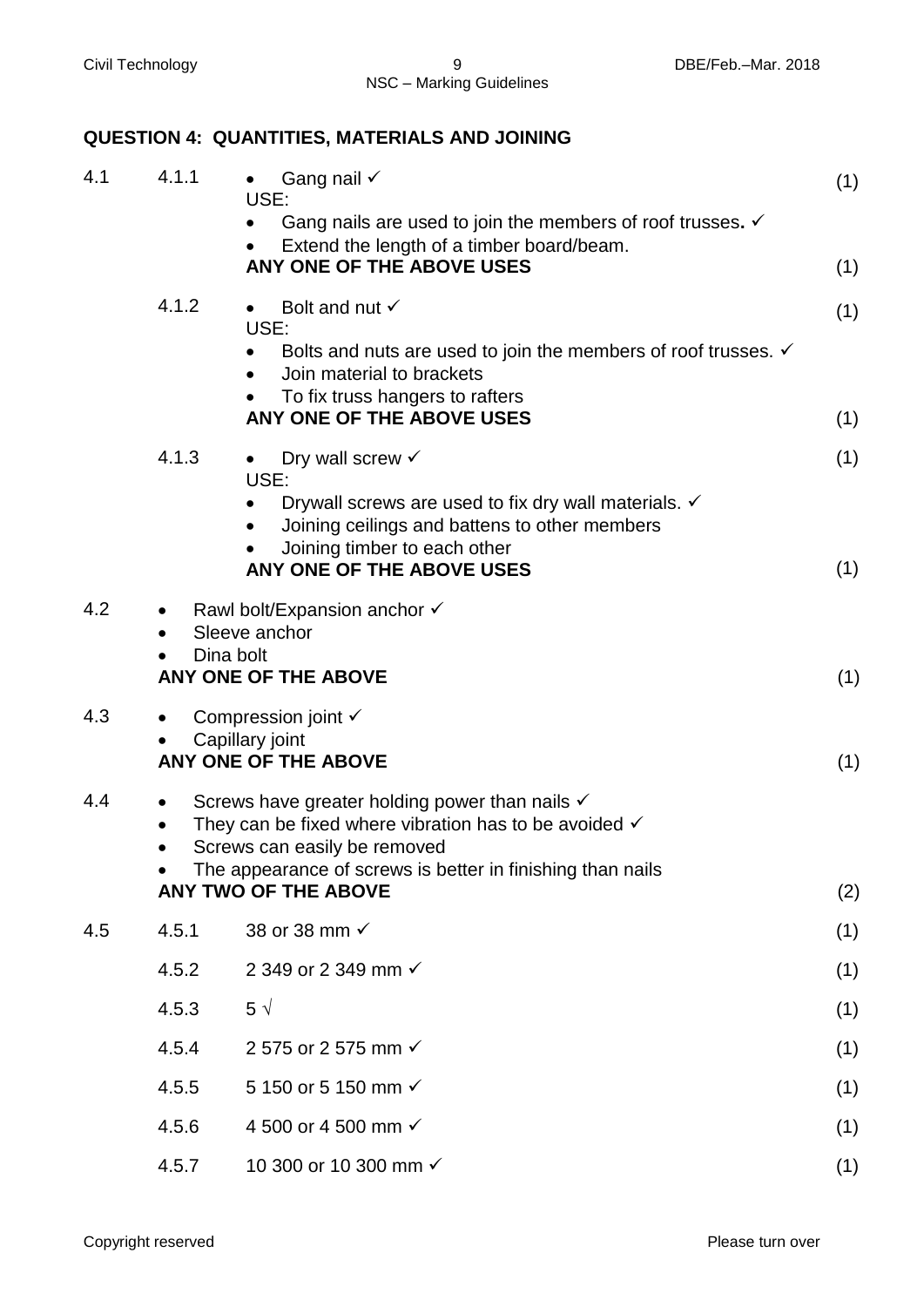| 4.6 | A  | B                 | $\mathbf C$                      | D                                                 |      |
|-----|----|-------------------|----------------------------------|---------------------------------------------------|------|
|     |    |                   |                                  | Inside measurement of:                            |      |
|     |    |                   |                                  | Long walls = $6\,500 - 2/220$ $\times$            |      |
|     |    |                   |                                  | $= 6060$ mm $\checkmark$                          |      |
|     |    |                   |                                  | Short walls = $3\,800 - 2/220 \checkmark$         |      |
|     |    |                   |                                  | $= 3360$ mm $\checkmark$                          |      |
|     |    |                   |                                  |                                                   | (4)  |
|     | 1/ | 6,06              |                                  | Inside floor area of the room is                  |      |
|     |    | $3,36 \checkmark$ | $20,36 \text{ m}^2$ $\checkmark$ |                                                   | (2)  |
|     |    |                   |                                  |                                                   |      |
|     |    |                   |                                  | Area of one ceiling board:                        |      |
|     | 1/ | 3,9               |                                  | One board is 3 900 mm x 900 mm                    |      |
|     |    | $0,9 \checkmark$  | 3,51 m <sup>2</sup> $\checkmark$ |                                                   | (3)  |
|     |    |                   |                                  |                                                   |      |
|     |    |                   |                                  | Length of skirting:                               |      |
|     |    |                   |                                  | $= 2(6 060 \times 3 360 \times ) - 900$ mm $\sim$ |      |
|     |    |                   |                                  | $= 17,94 \text{ m}$                               |      |
|     |    |                   |                                  | OR 12 120 + 6 720 - 900                           |      |
|     |    |                   |                                  | $=17,94 \text{ m}$                                |      |
|     |    |                   |                                  | OR $6060 + 6060 + 3360 + 3360 - 900$              |      |
|     |    |                   |                                  | $=17,94 \text{ m}$                                |      |
|     |    |                   |                                  |                                                   | (4)  |
|     |    |                   |                                  |                                                   | (13) |
|     |    |                   |                                  |                                                   |      |

**[30]**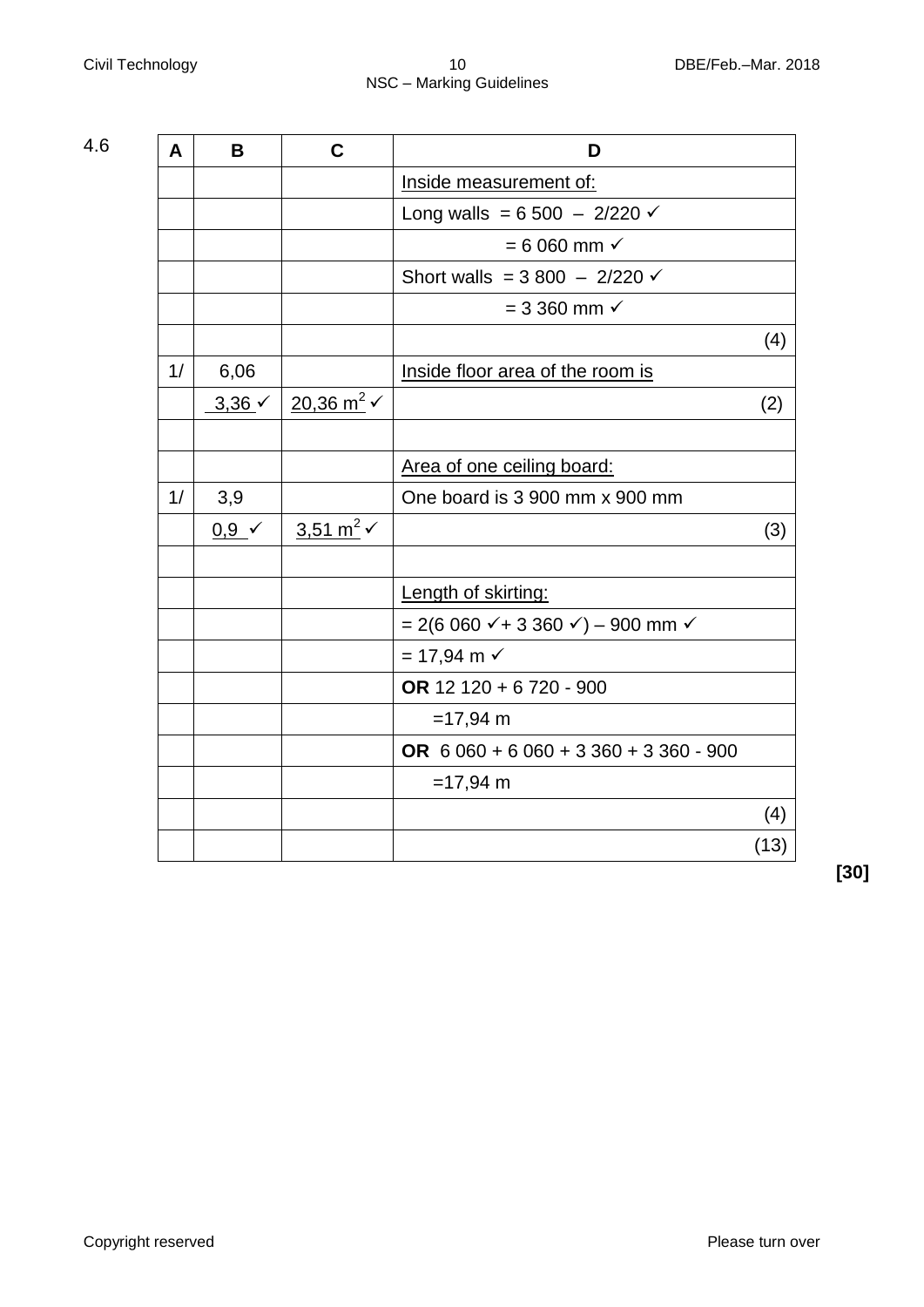### **QUESTION 5: APPLIED MECHANICS**

 $5.1$   $5.1.1$ 

$$
\frac{(A1 \times d) + (A2 \times d)}{\text{Total area}}
$$
\n= (3 200 × 20) + (900 × 60)\n  
\n4 100 ×  
\n= 64 000 mm<sup>3</sup> + 54 000 mm<sup>3</sup>\n  
\n= 118 000 mm<sup>3</sup> ×  
\n4 100 mm<sup>2</sup>

**OR**

=  $28,78 \checkmark$  mm  $\checkmark$ 

#### **Part Area (A) Y AY** 1 3 200 mm<sup>2</sup>  $\checkmark$  20 mm  $\checkmark$  3 200 x 20 = 64 000  $mm^3$   $\checkmark$ 2  $\mid$  900 ✓ mm²  $\mid$  60 mm ✓  $\mid$  900 mm x 60 mm = 54 000 mm<sup>3</sup> $\checkmark$  $\sum$  4 100 mm<sup>2</sup>  $\checkmark$  118 000 mm<sup>3</sup> 20 mm  $\checkmark$

$$
Y = \frac{\sum Ay}{\sum A}
$$

 $=$  118 000 mm<sup>3</sup>  $\checkmark$  $\frac{1}{4}$  100 mm<sup>2</sup>  $= 28,78 \checkmark$  mm  $\checkmark$  (10)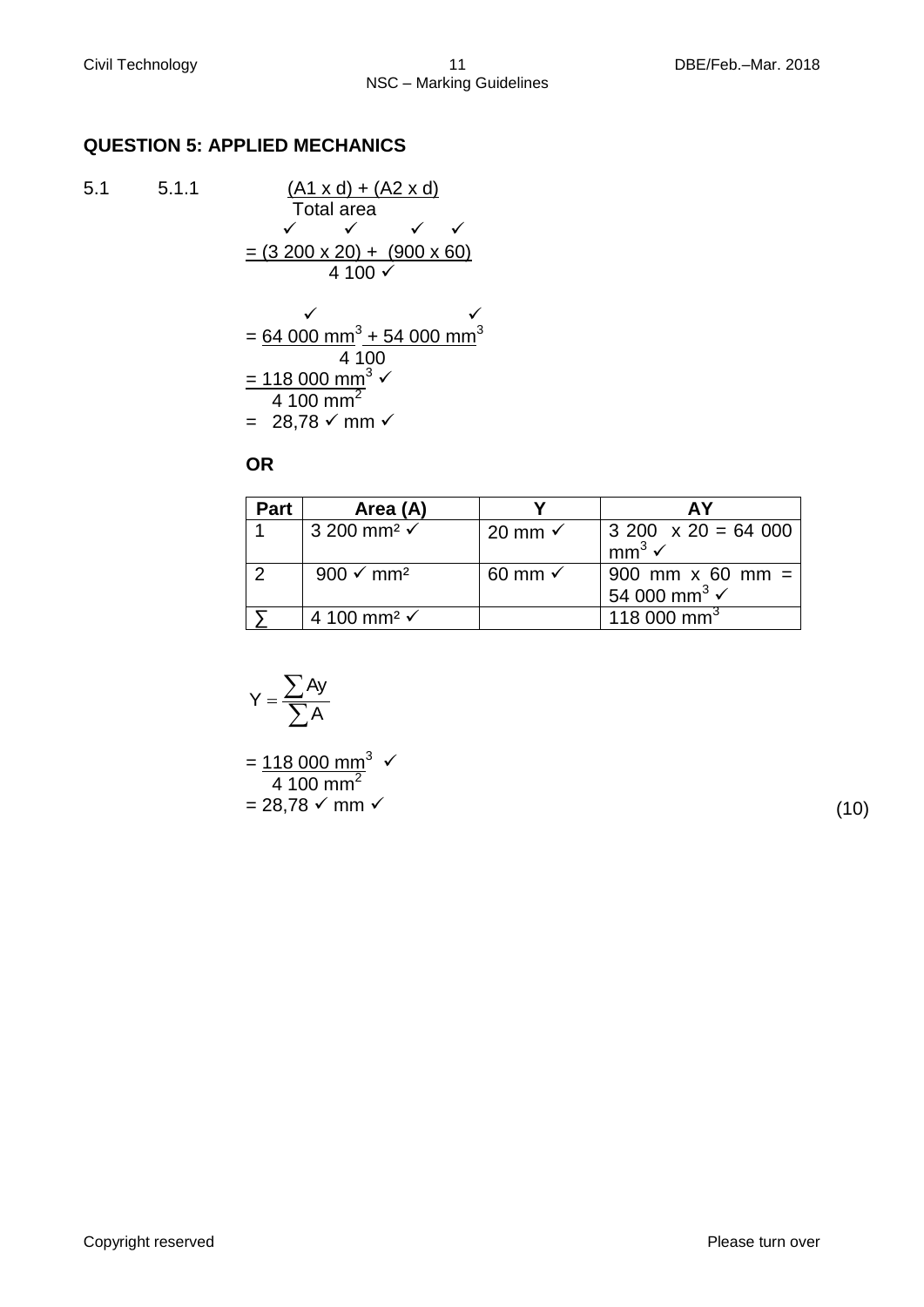



5.2.2

|    |                    | <b>MEMBER   NATURE   MAGNITUDE</b> |
|----|--------------------|------------------------------------|
| FG | Tie √              | 23 N $\checkmark$                  |
| ВF | Strut $\checkmark$ | 50 N $\checkmark$                  |

Tolerance of 1 N to either side

## **NOT TO SCALE DUE TO ELECTRONIC TRANSFER USE A MASK TO MARK THIS QUESTION**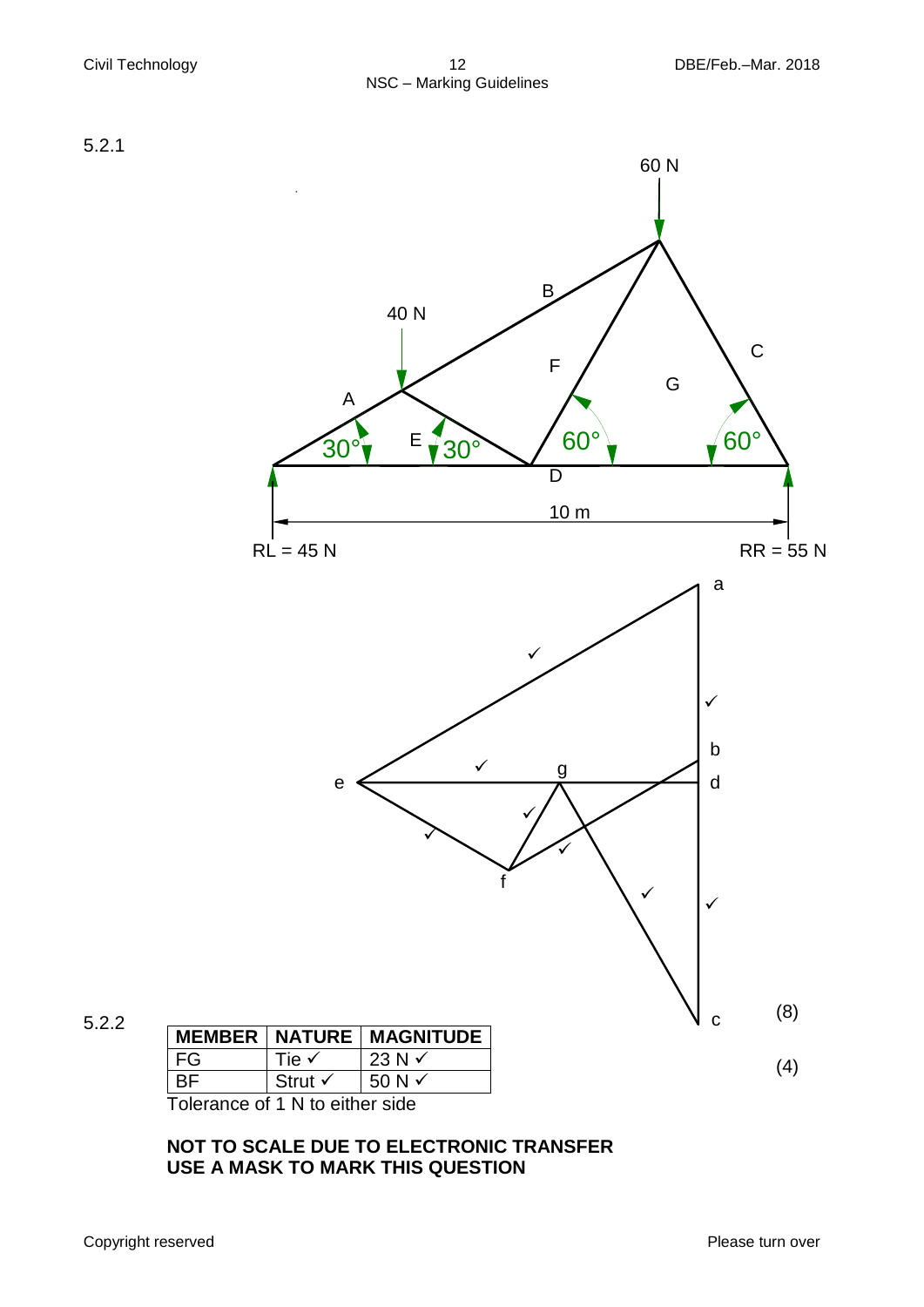| 5.3 |                        | 5.3.1 40 Nm $\checkmark$ | (1) |
|-----|------------------------|--------------------------|-----|
|     | 5.3.2 $7 \text{ m}$    |                          | (1) |
|     | 5.3.3 3 m $\checkmark$ |                          | (1) |

5.3.4



If the lines between B and D are straight lines no marks will be awarded for these lines.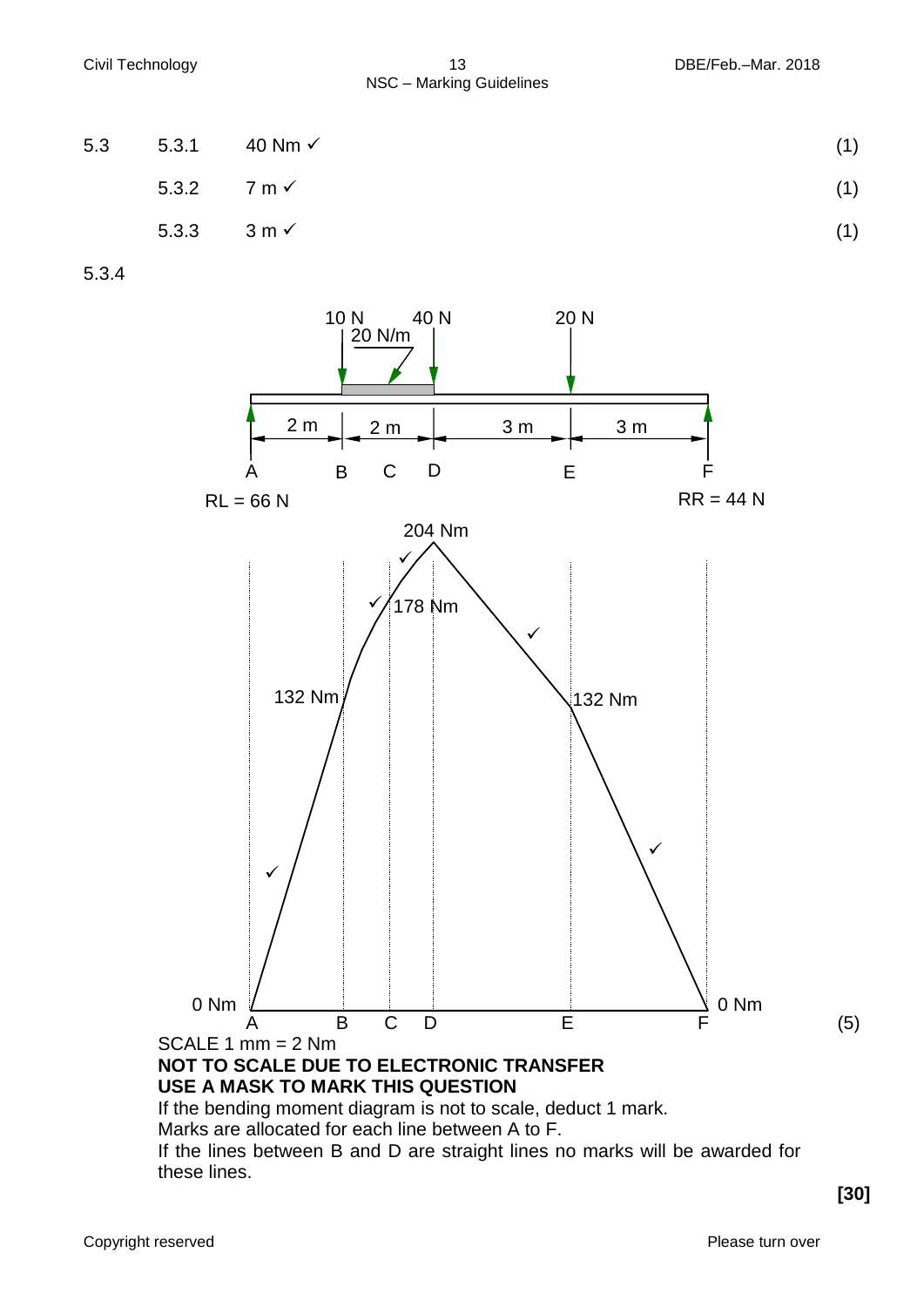## **ANSWER SHEET 6.1**

| NO.            | <b>QUESTIONS</b>                                                                                    | <b>ANSWERS</b>                                       | <b>MARKS</b>   |
|----------------|-----------------------------------------------------------------------------------------------------|------------------------------------------------------|----------------|
| $\mathbf{1}$   | Name the scale used for the West<br>elevation.                                                      | 1:100 √                                              | 1              |
| $\overline{2}$ | Identify number 1.                                                                                  | Barge board √                                        | 1              |
| 3              | Identify number 2.                                                                                  | Window/window pane/glass<br>casement √               | 1              |
| $\overline{4}$ | Identify number 3.                                                                                  | Door/door opening √                                  | 1              |
| 5              | Identify number 4.                                                                                  | FFL/Finished floor level √                           | 1              |
| 6              | Identify number 5.                                                                                  | Step $\checkmark$                                    | 1              |
| $\overline{7}$ | Identify number 6.                                                                                  | NGL/Natural ground level √                           | 1              |
| 8              | Identify number 7.                                                                                  | Window sill √                                        | 1              |
| 9              | Name the material that can be<br>used for the soffit board at a closed<br>eave?                     | Fibre cement $\checkmark$                            | 1              |
| 10             | Recommend a suitable exterior<br>finish for the wall.                                               | Paint/plaster/face brick/<br>cladding $\checkmark$   | 1              |
| 11             | Deduce on which elevations will the<br>gutters be placed in this house?                             | North elevation <del>V</del> and South<br>elevation√ | $\overline{2}$ |
| 12             | Draw the roof lines for the roof of<br>the building shown in FIGURE 6.1<br>in the column alongside. | ✓                                                    | 3              |
|                |                                                                                                     | <b>TOTAL</b>                                         | 15             |